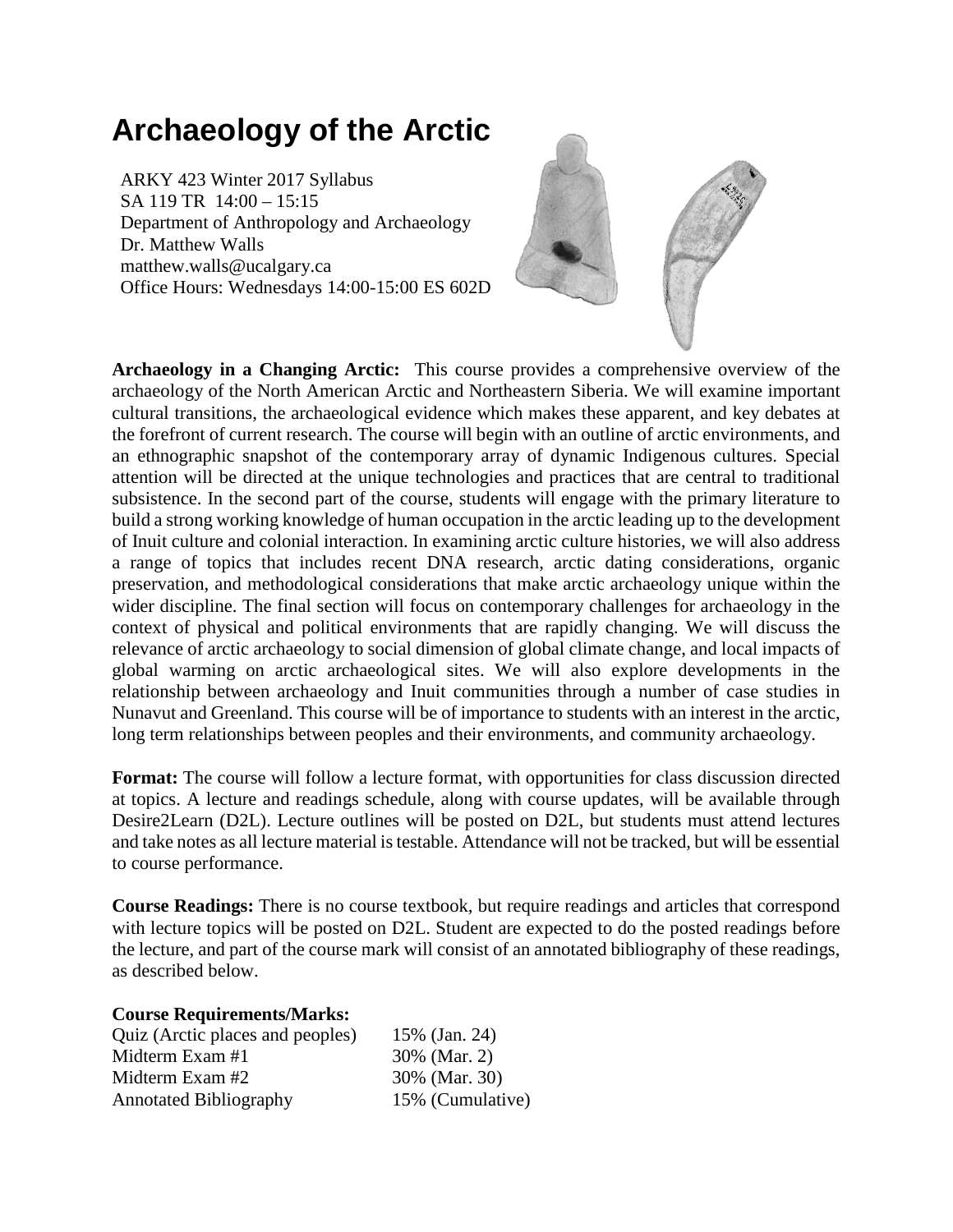Final Assignment 10% (Apr. 13)

Quiz: The quiz will include details of the geographical and ethnographic overview of the arctic. Questions will include identifying features on a map and several short responses.

Exams: Exam questions will be drawn from the lecture, course readings and from films shown in class. Each exam will consist of multiple choice and short answer questions. Exams will be noncumulative and in-class. Before each scheduled exam a review sheet will be posted to D2L.

Annotated Bibliography: Students must produce a half-page, single spaced, annotation for at least 15 of the assigned readings. Each annotation will be worth 1% (up to 15% of the total course mark). To receive full marks, each annotation must include a brief summary of the article's argument, its evidence, and broader implications. The annotated bibliography is cumulative and will be handed in at the end of the semester. Students are strongly advised to work on the bibliography in coordination with the progression of lectures.

Final Assignment: This will consist of short written responses (no more than one page each) on topics addressed in the final section of the course, where we will look at the impact of global warming and changing political environments on archaeological practice in the arctic. Rubrics and specification will be introduced in class.

**Policy for Late Work/Missed exams or quizzes:** If you know you will miss an important date, or need an extension for written work, get in touch with me prior to the relevant date. In the event of extraordinary circumstances, such as illness, students will be able to write make-up exams or quizzes at a different date if they provide a note from a doctor or student services. Late written work, unless previously arranged, will be deducted 10% per day past the due date.

**Grading Scheme:** We will be following the Department of Anthropology and Archaeology's standard scheme.

| $A+$  | 100-94.9%  | A             | 94.8–89.9%      | A-      | 89.8–84.9%      |
|-------|------------|---------------|-----------------|---------|-----------------|
| $B+$  | 84.8–79.9% | R.            | 79.8–74.9%      | $R_{-}$ | 74.8–70.9%      |
| $($ + | 70.8–66.9% | $\mathcal{C}$ | $66.8 - 62.9\%$ | $C_{-}$ | 62.8–58.9%      |
| $D+$  | 58.8–54.9% | $\mathbf{D}$  | 54.8–49.9%      | н.      | 49.8% and below |

**Course Schedule:** The readings list, key dates, and lecture schedule will be posted on D2L.

**Email Policy:** PLEASE include the word ARKY 423 in the title of any email messages. Please keep messages as concise as possible, and I will try to respond within 2 workings days. If you are unable to attend the scheduled office hours, but would still like to see me in person, we can schedule an appointment.

## **ACADEMIC ACCOMMODATIONS**

http://www.ucalgary.ca/access/accommodations/policy

Students needing an Accommodation because of a Disability or medical condition should communicate this need to Student Accessibility Services in accordance with the Procedure for Accommodations for Students with Disabilities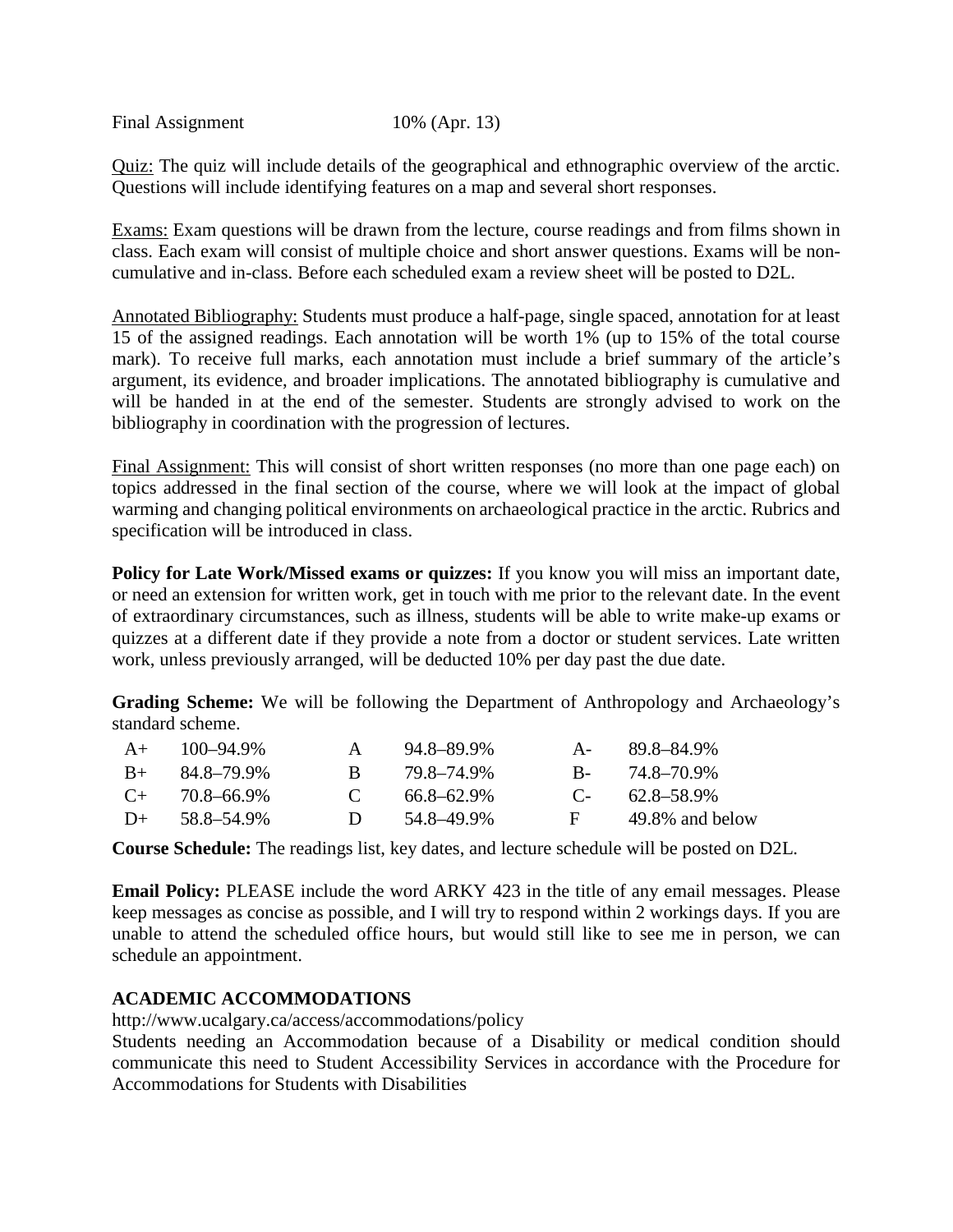Students needing an Accommodation based on a Protected Ground other than Disability, should communicate this need, preferably in writing, to "(Instructor) (Associate Dean) (Department Head) (other designated person)"

## **ACADEMIC INTEGRITY**

Academic integrity is essential to the pursuit of learning and scholarship in a university, and to ensuring that a degree from the University of Calgary is a strong signal of each student's individual academic achievements. As a result, the University treats cases of cheating and plagiarism very seriously. For detailed information on what constitutes academic misconduct, please refer to the following link: http://www.ucalgary.ca/pubs/calendar/current/k-2-1.html

All suspected cases of academic dishonesty will be investigated following procedures outlined in the University Calendar. If you have questions or concerns about what constitutes appropriate academic behavior or appropriate research and citation methods, you are expected to seek out additional information on academic integrity from your instructor or from other institutional resources.

## **TEACHING EVALUATIONS / USRIS (Universal Student Ratings of Instruction)**

At the University of Calgary, feedback provided by students through the Universal Student Ratings of Instruction (USRI) survey provides valuable information to help with evaluating instruction, enhancing learning and teaching, and selecting courses. Your responses make a difference, please participate! Website:<http://www.ucalgary.ca/usri/>

## **Writing Across the Curriculum:**

Writing skills are not exclusive to English courses and, in fact, should cross all disciplines. The University supports the belief that throughout their University careers, students should be taught how to write well so that when they graduate their writing abilities will be far above the minimal standards required at entrance. Consistent with this belief, students are expected to do a substantial amount of writing in their University courses and, where appropriate, instructors can and may use writing and the grading thereof as a factor in the evaluation of student work. The services provided by the Writing Centre in the Effective Writing Office can be utilized by all undergraduate and graduate students who feel they require further assistance.

## **Emergency Evacuation Assembly Points:**

In the event of an emergency that requires evacuation, please refer to the following link to become familiar with the assembly points for the class: http://www.ucalgary.ca/emergencyplan/assemblypoints

## **Freedom of Information and Protection of Privacy Act:**

The University of Calgary is committed to protecting the privacy of individuals who work and study at the University or who otherwise interact with the University in accordance with the standards set out in the Freedom of Information and Protection of Privacy Act. Please refer to the following link for detailed information: http://www.ucalgary.ca/legalservices/foip

The Department of Anthropology and Archaeology's FOIP (Freedom of Information and Privacy) policy requires all reports/examinations to be returned to students during class time or the instructor's office hours. Any term work not picked up will be placed in the Anthropology and